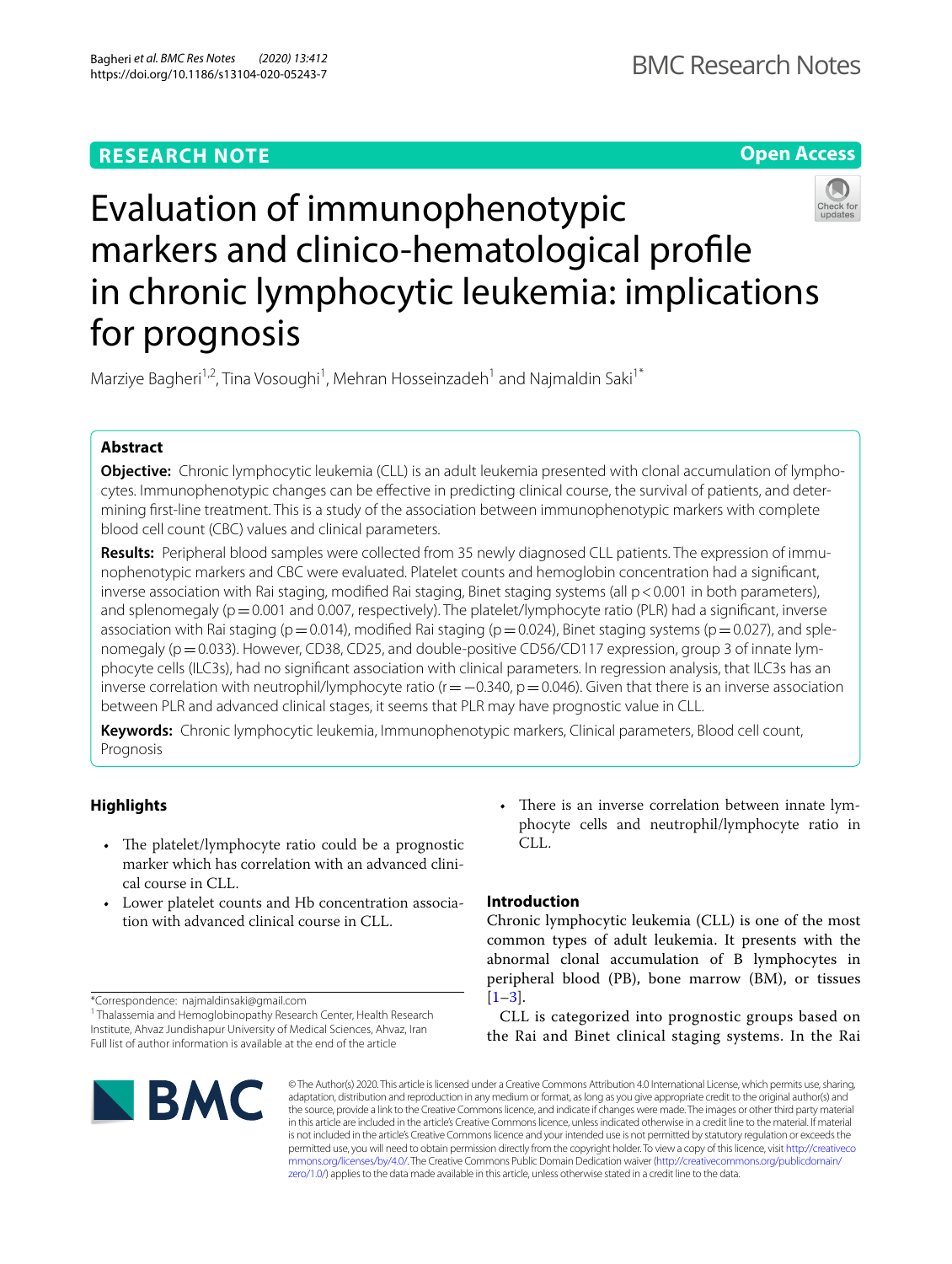staging system, patients are classified into one of the five stages, stage 0 to IV, based on the presence or absence of lymphadenopathy, organomegaly, anemia, and thrombocytopenia  $[4, 5]$  $[4, 5]$  $[4, 5]$  $[4, 5]$ . In the Binet staging system, patients are classified into three categories, stages A, B or C, based on the number of lymphoid tissues and the presence of anemia and/or thrombocytopenia  $[4-6]$  $[4-6]$  $[4-6]$ .

Cytogenetic and molecular characteristics of CLL cells can be helpful in predicting clinical course, the survival of patients and determining the first-line treatment [\[4](#page-5-2), [7](#page-5-5)]. Approximately 80% of CLL patients are detected by at least one cytogenetic abnormality. Deletions of the long arm of chromosome 13 (del 13q) and chromosome 11 (del 11q), the short arm of chromosome 17 (del 17p), and trisomy 12 are common chromosomal abnormalities which have prognostic values in CLL. It has shown that del 17p, del 11q, and trisomy 12 are associated with poor clinical outcomes such as high expression of ZAP-70 and CD38, immunoglobulin heavy chain variable gene (IGHV) unmutated, poor response to treatment, and shorter survival time and considered as adverse prognostic factors [\[5](#page-5-3), [8\]](#page-5-6).

CLL cells are characterized by high expression of CD5, CD19, and CD23 [[2](#page-5-7)]. It seems that other markers, such as CD38, CD25, CD56, and CD117 may also have prognostic importance in CLL. As interleukin-2 (IL-2) receptor alpha chain, CD25 can be expressed in 30–50% of CLL patients. [\[1](#page-5-0), [9\]](#page-5-8). CD38 participates in many cellular activities, including cell adhesion, and signal transduction. Some studies have shown that the expression of CD38 in CLL cells was associated with resistance to treatment, shorter survival, and aggressive clinical outcomes [[1,](#page-5-0) [10](#page-5-9)] and high expression of CD38 can act as an adverse prognostic factor [[11](#page-5-10)].

Innate lymphoid cells (ILCs), that comprise of three groups (ILC1s, ILC2s, and ILC3s), a family member of mononuclear hematopoietic cells, could play a key role in CLL pathogenesis by regulating adaptive immunity. ILC3s are characterized by CRTH22 (CD294)<sup>−</sup> cKit  $(CD117)^+$  CD56<sup>+/−</sup> and divided into natural cytotoxicity receptor  $(NCR)^+$  (NKp44 and NKp46) ILC3s and NCR<sup>−</sup> ILC3s [[12](#page-5-11), [13](#page-5-12)].

Given the prognostic role of immunophenotypic markers in CLL patients, the aim of study was to assess the association between expression of CD38, CD25, and double-positive CD56 and CD117 (ILC3s) markers with peripheral complete blood cell count (CBC) values in CLL patients, and staging as defined by different schemes and clinical parameters.

#### **Main text**

## **Materials and methods** *Patients and samples*

We conducted a cross-sectional study confrmed from November 22, 2018 to September 21, 2019. The PB samples of 35 new CLL patients were collected. Patients were diagnosed according to the International CLL Workshop Criteria [[14\]](#page-5-13) and staged according to the modifed Rai system [\[15](#page-5-14)]; patients were selected based on the following criteria: persistent lymphocytosis of more than  $5.0 \times 10^9$ /L, cell morphology according to French American British (FAB) criteria, clinical features, and atypical immunophenotype with CD19+, CD20+, CD5+, CD23+, Ig light chain (kappa and lambda) as revealed by flow cytometry. Patient staging was done considering Binet or Rai clinical staging systems was based on physical examination and the size of liver and spleen.

## *Hematological analysis*

Three mL of PB from each participant was collected in ethylenediamine tetra-acetic acid tubes and these samples were processed within 6–24 h of collection. CBC was performed by the automated hematology analyzer. Having an important role in CLL diagnosis and progress, several parameters of CBC were selected, including white blood cell (WBC), platelet count, hemoglobin (Hb), absolute lymphocyte counts (ALC) and, absolute neutrophil counts (ANC).

## *Flow cytometric analysis*

Patients' PB samples were analyzed using three-color flow cytometry. The expressions of immunophenotypic markers in patients shown in Additional fle [1:](#page-4-0) Fig. S1a and Additional fle [2:](#page-4-1) Fig. S1b. Directly labeled mouse MoAb were used (Dako, Denmark) against the lymphoid antigens CD45-peridinin chlorophyll protein (PerCP), CD5, CD25, and CD56-phycoerythrin (PE), CD19, CD20, CD23, and CD38-fuorescein isothiocyanate (FITC), and CD117-allophycocyanin (APC). The markers expression was analyzed by Partec Flow Cytometer (Partec PAS, Germany), and data were analyzed by FlowMax software.

## *Statistical analysis*

All statistical analyses were performed using SPSS version 22, and data were expressed as median or interquartile range (IQR) for variables deviating from the normal distribution. Also, qualitative data were expressed as frequency and percentage. Normality was assessed by Kolmogorov–Smirnov test. We used the Mann–Whitney-U and Kruskal–Wallis tests to investigate the comparison of immunophenotypic markers or CBC results with clinical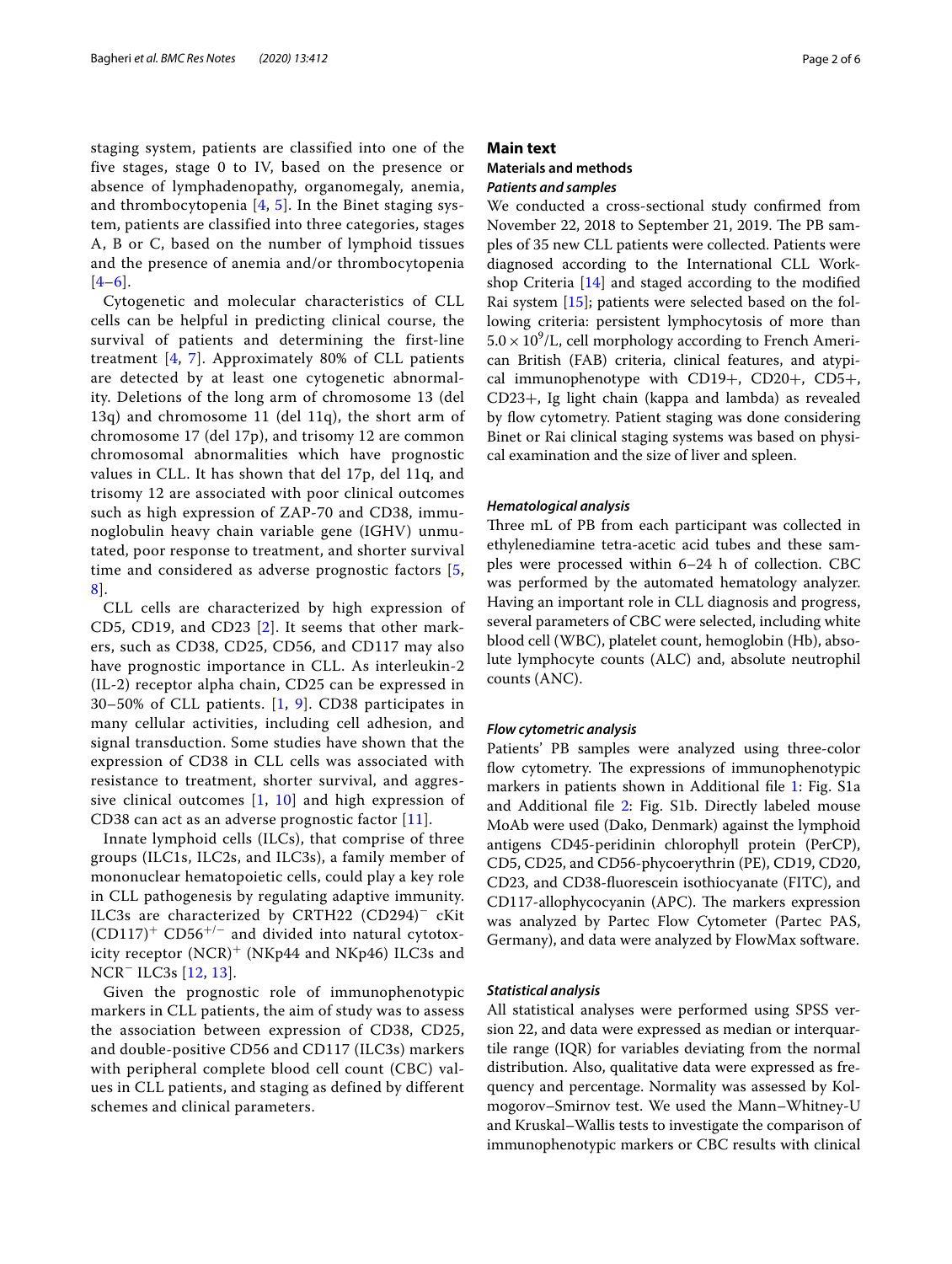parameters. Spearman's rho was used to study the correlation between nonparametric data. The level of significance was set at  $p < 0.05$ .

## **Results**

Thirty-five CLL patients including 24 males and 11 females, with a ratio of 2.1:1 (male/female) and the mean age of 64.34 years participated in this study. Results showed that (60.0%) of patients were at high-risk group, (17.1%) were at intermediate-risk group, and (22.9%) were at low-risk group. Almost half of the enrolled patients presented with splenomegaly (54.3%) and lymphadenopathy (31.4%). Regarding CBC results, (57.1%) of patients had anemia and (31.4%) thrombocytopenia. Clinical parameters, CBC and immunophenotypic markers of patients are summarized in Table [1](#page-2-0).

## *Comparison of immunophenotypic markers with clinical parameters and CBC*

The expression of immunophenotypic markers and CBC parameters were compared with clinical parameters (Table [2\)](#page-3-0). It was apparent that there was no signifcant association between immunophenotypic markers (CD38, CD25, and double-positive CD56/CD117 expression) and each clinical parameter (lymphadenopathy, splenomegaly, Rai, modifed Rai, and Binet staging systems). In the comparison of CBC results with clinical parameters of patients, it was shown that platelet count and Hb concentration had a signifcant association with Rai staging, modifed Rai staging, Binet staging systems (all p<0.001 in both parameters), and splenomegaly  $(p=0.001$  and 0.007, respectively). Also, there was a signifcant association between platelet/lymphocyte ratio (PLR) and Rai staging ( $p=0.014$ ), modified Rai staging ( $p=0.024$ ), Binet staging systems  $(p=0.027)$ , and splenomegaly  $(p=0.033)$ . In fact, platelet count, Hb concentration, and PLR were lower in patients in Rai stage IV, Binet stage C, high risk group or with splenomegaly. However, these parameters had no signifcant association with lymphadenopathy. In addition, no signifcant association were found in WBC count, ALC, ANC, and neutrophil/lymphocyte ratio (NLR) compared with clinical parameters.

## *Correlation of immunophenotypic markers with CBC*

The results of the regression analysis showed that double-positive CD56/CD117 expression had a signifcant, inverse correlation with NLR  $(r=-0.340, p=0.046)$ (Additional file  $3$ : Fig. S2), while expression of doublepositive CD56/CD117 had non-signifcant, inverse correlation with PLR (Additional file  $4$ : Fig. S3). The expression of CD38 and CD25 had no signifcant correlation with WBC count, platelet count, Hb concentration, ALC, ANC, PLR, and NLR (Table [3\)](#page-3-1). Although

## <span id="page-2-0"></span>**Table 1 Clinical parameters, CBC and immunophenotypic markers of CLL patients**

| <b>Characteristics</b>                         | CLL patients $(n=35)$ |
|------------------------------------------------|-----------------------|
| Age, mean (range)                              | 64.34 (36-86 years)   |
| Gender, n (%)                                  |                       |
| Male                                           | 24 (68.6%)            |
| Female                                         | 11 (31.4%)            |
| Rai staging system, n (%)                      |                       |
| 0                                              | 8 (22.9%)             |
| L                                              | 3(8.6%)               |
| $\mathsf{II}$                                  | 3(8.6%)               |
| Ш                                              | 10 (28.6%)            |
| IV                                             | 11 (31.4%)            |
| Modified Rai staging system, n (%)             |                       |
| Low-risk group                                 | 8 (22.9%)             |
| Intermediate-risk group                        | 6 (17.1%)             |
| High-risk group                                | 21 (60.0%)            |
| Binet staging system, n (%)                    |                       |
| A                                              | 12 (34.3%)            |
| B                                              | 2(5.7%)               |
| Ċ                                              | 21 (60.0%)            |
| Splenomegaly, n (%)                            |                       |
| Yes                                            | 19 (54.3%)            |
| Νo                                             | 16 (45.7%)            |
| Lymphadenopathy, n (%)                         |                       |
| Yes                                            | 11 (31.4%)            |
| No                                             | 24 (68.6%)            |
| Hepatomegaly, n (%)                            |                       |
| Yes                                            | $0(0\%)$              |
| No                                             | 35 (100%)             |
| WBC count $\times 10^3$ /µL, median (IQR)      | 45 (22 - 112)         |
| Platelets x 10 <sup>3</sup> /µL, median (IQR)  | 131 (95-167)          |
| $\geq 100$                                     | n, 24 (68.6%)         |
| < 100                                          | n, 11 (31.4%)         |
| Hemoglobin g/dL, median (IQR)                  | 10.7 (9.9-13.2)       |
| $\geq$ 11                                      | n, 15 (42.9%)         |
| < 11                                           | n, 20 (57.1%)         |
| ALC $\times$ 10 <sup>3</sup> /µL, median (IQR) | 35.9 (18.4-101)       |
| ANC $\times$ 10 <sup>3</sup> /µL, median (IQR) | $4.2(3.6-11)$         |
| PLR $\times$ 10 <sup>3</sup> /µL, median (IQR) | $3.2(1.3 - 8.1)$      |
| NLR $\times$ 10 <sup>3</sup> /µL, median (IQR) | $0.15(0.09 - 0.18)$   |
| CD38 (%), median (IQR)                         | $3.0(1.0-6.0)$        |
| CD25 (%), median (IQR)                         | $6.0(1.5-10.0)$       |
| Double positive CD56/CD117, median (IQR)       | $0.1(0.1 - 0.4)$      |

*CLL* chronic lymphocytic leukemia, *WBC* white blood cell, *IQR* interquartile range, *ALC* absolute lymphocyte count, *ANC* absolute neutrophil count, *PLR* platelet/ lymphocyte ratio, *NLR* neutrophil/lymphocyte ratio

CD38 expression had no signifcant correlation with NLR ( $r=0.307$ ,  $p=0.073$ ), the higher percentage of this marker was associated with higher NLR. However, the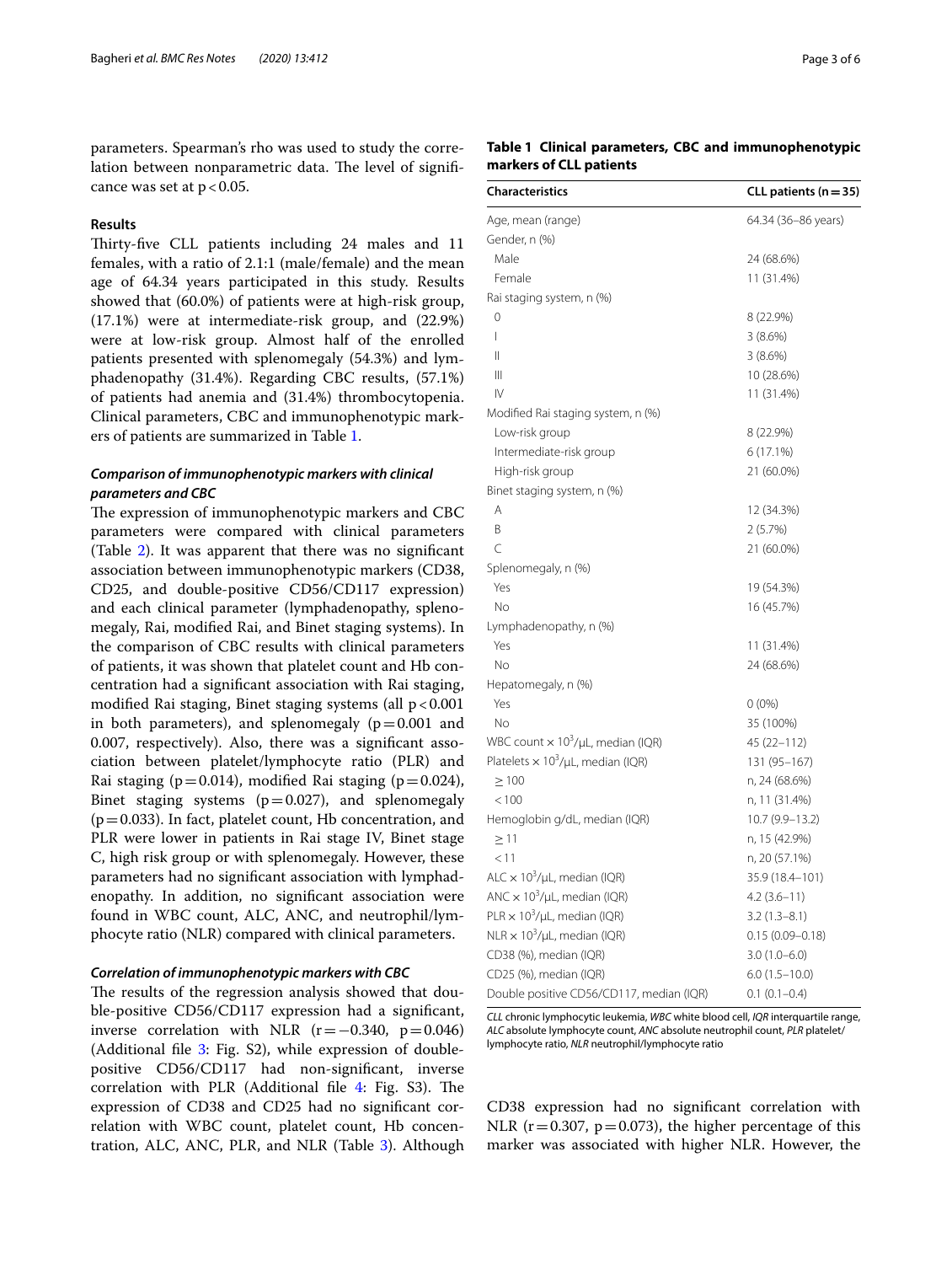| Data                                   | p value      |                           |                    |              |                 |  |  |
|----------------------------------------|--------------|---------------------------|--------------------|--------------|-----------------|--|--|
|                                        | Rai stage    | <b>Modified Rai stage</b> | <b>Binet stage</b> | Splenomegaly | Lymphadenopathy |  |  |
| CD <sub>38</sub>                       | 0.618        | 0.648                     | 0.108              | 0.507        | 0.109           |  |  |
| CD25                                   | 0.610        | 0.859                     | 0.874              | 0.345        | 0.466           |  |  |
| Double-positive CD56/CD117             | 0.573        | 0.650                     | 0.558              | 0.211        | 0.854           |  |  |
| WBC count $\times$ 10 <sup>3</sup> /uL | 0.239        | 0.274                     | 0.272              | 0.312        | 0.195           |  |  |
| Platelets $\times 10^3/\mu L$          | $< 0.001$ ** | $< 0.001$ **              | $< 0.001$ **       | $0.001**$    | 0.606           |  |  |
| Hemoglobin g/dL                        | $< 0.001$ ** | $< 0.001$ **              | $< 0.001$ **       | $0.007**$    | 0.709           |  |  |
| ALC $\times$ 10 <sup>3</sup> /µL       | 0.241        | 0.273                     | 0.261              | 0.289        | 0.201           |  |  |
| ANC $\times$ 10 <sup>3</sup> /µL       | 0.254        | 0.535                     | 0.907              | 0.145        | 0.749           |  |  |
| PLR $\times$ 10 <sup>3</sup> /µL       | $0.014*$     | $0.024*$                  | $0.027*$           | $0.033*$     | 0.311           |  |  |
| NLR $\times$ 10 <sup>3</sup> /uL       | 0.292        | 0.115                     | 0.147              | 0.327        | 0.354           |  |  |

## <span id="page-3-0"></span>**Table 2 Comparison of the immunophenotypic markers expression and CBC with clinical parameters in CLL patients**

*CLL* chronic lymphocytic leukemia, *WBC* white blood cell, *ALC* absolute lymphocyte count, *ANC* absolute neutrophil count, *PLR* platelet/lymphocyte ratio, *NLR* neutrophil/lymphocyte ratio

\*Indicates statistical signifcance (p<0.05)

\*\*Indicates statistical signifcance (p<0.01)

#### <span id="page-3-1"></span>**Table 3 Correlation between immunophenotypic markers expression with CBC in CLL patients**

| <b>Parameters</b>                      | CD38%    |       | CD25%    |       | Double-positive CD56/<br>CD117% |          |
|----------------------------------------|----------|-------|----------|-------|---------------------------------|----------|
|                                        |          | p     |          | p     | r                               | p        |
| Age                                    | $-0.075$ | 0.669 | $-0.233$ | 0.179 | 0.005                           | 0.978    |
| WBC count $\times$ 10 <sup>3</sup> /µL | $-0.207$ | 0.233 | 0.196    | 0.258 | 0.251                           | 0.146    |
| Platelets $\times$ 10 <sup>3</sup> /µL | 0.096    | 0.582 | $-0.171$ | 0.326 | $-0.178$                        | 0.307    |
| Hemoglobin g/dL                        | 0.047    | 0.788 | $-0.135$ | 0.440 | $-0.167$                        | 0.337    |
| ALC $\times$ 10 <sup>3</sup> /µL       | $-0.218$ | 0.207 | 0.175    | 0.315 | 0.275                           | 0.110    |
| ANC $\times$ 10 <sup>3</sup> /µL       | $-0.063$ | 0.718 | 0.243    | 0.160 | 0.223                           | 0.198    |
| $PLR \times 10^3/\mu L$                | 0.163    | 0.349 | $-0.199$ | 0.252 | $-0.264$                        | 0.125    |
| $NLR \times 10^3/\mu L$                | 0.307    | 0.073 | 0.020    | 0.908 | $-0.340$                        | $0.046*$ |

*CLL* chronic lymphocytic leukemia, *WBC* white blood cell, *ALC* absolute lymphocyte count, *ANC* absolute neutrophil count, *PLR* platelet/lymphocyte ratio; *NLR* neutrophil/lymphocyte ratio; *p* p value; *r* regression

\*Indicates statistical signifcance (p<0.05)

results indicate that WBC count had a direct correlation with ALC ( $r = 0.995$ ,  $p < 0.001$ ), but an inverse correlation with Hb concentration ( $r = -0.349$ ,  $p = 0.040$ ), PLR  $(r=-0.920, p<0.001)$ , and NLR  $(r=-0.527, p=0.001)$ . Also, the ALC had an inverse correlation with Hb concentration ( $r = -0.355$ ,  $p = 0.036$ ), PLR ( $r = -0.914$ ) p<0.001), and NLR (r = −0.589, p = 0.001). There was a direct correlation between Hb concentration and platelet count (r = 0.691, p < 0.001), PLR (r = 0.535, p = 0.001), and NLR ( $r=0.365$ ,  $p=0.031$ ).

## **Discussion**

It seems that assessing clinical course of the CLL disease combined with molecular and biological factors can predict disease progression and patient's survival [\[1](#page-5-0), [5](#page-5-3)]. In this regard, we investigated the changes in the expressions of diferent immunophenotypic markers in CLL patients to explore prognostic value of these markers.

There was no significant association between CD38 expression and each clinical parameter (lymphadenopathy, splenomegaly, Rai staging, modifed Rai staging, and Binet staging systems). This finding is consistent with that of Abdelgader et al. and Kamel et al. studies, which reported no signifcant association between CD38 expression and clinical parameters [[16,](#page-5-15) [17](#page-5-16)]. In contrast, Ibrahim et al. showed that CD38 expression is associated with hepatomegaly and aggressive clinical stages [[9\]](#page-5-8). Also, the signifcant association between CD38 expression and splenomegaly, intermediate and high-risk disease was reported by some other studies [\[18](#page-5-17), [19\]](#page-5-18). In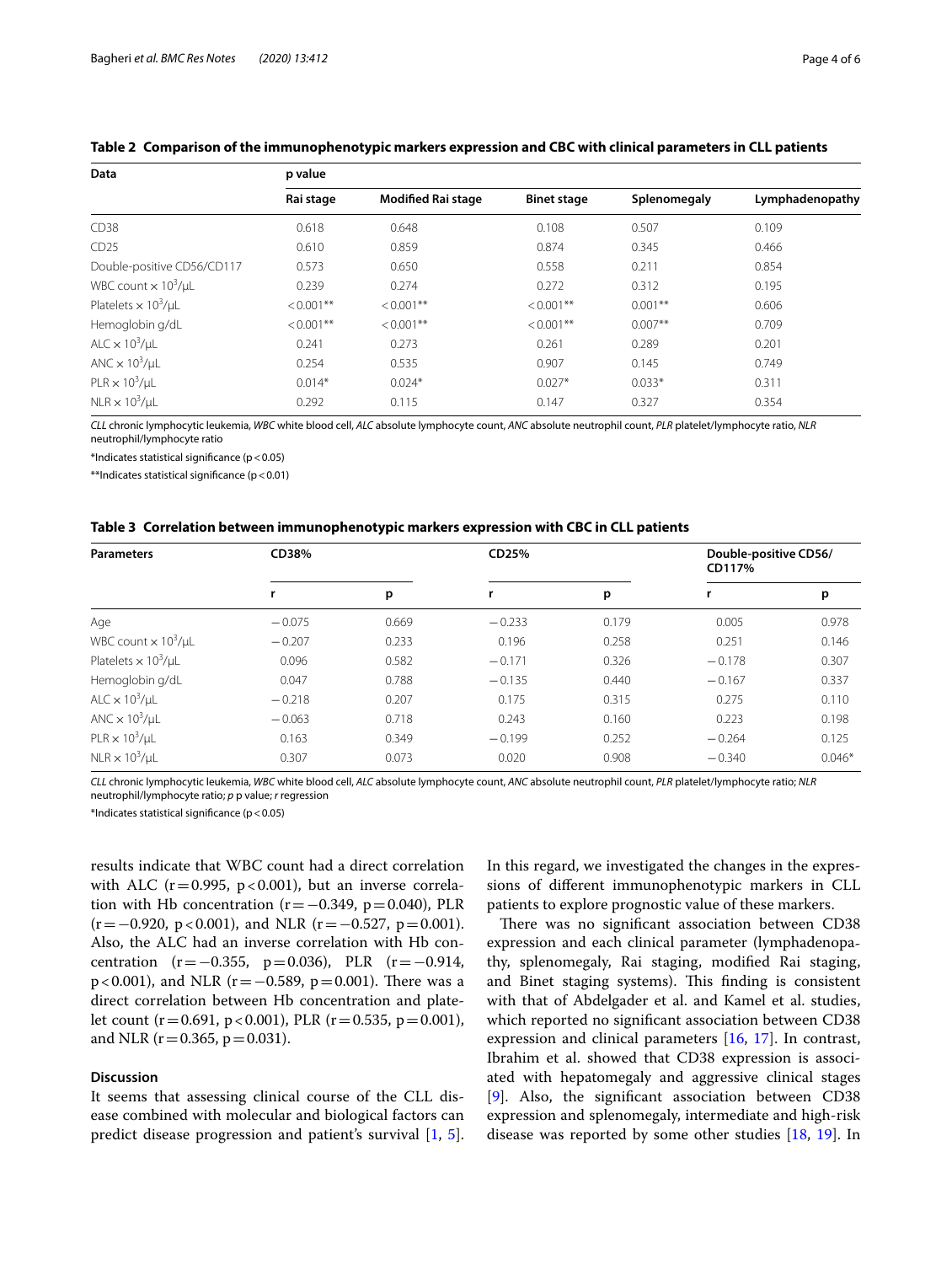contrast to some reports, we found that the percentage of CD38 expression has no signifcant correlation with CBC results. Studies have reported that CD38 expression has a direct correlation with WBC and lymphocyte count [[20,](#page-5-19) [21](#page-5-20)] and an inverse correlation with Hb concentration and platelet count [\[10](#page-5-9), [16](#page-5-15), [18](#page-5-17), [20](#page-5-19)]. Although there was not any signifcant correlation between strength of CD38 expression and NLR ( $r=0.307$ ,  $p=0.073$ ), the higher percentage of this marker was associated with higher NLR. Given the direct correlation between CD38 expression, as an adverse prognostic factor, and NLR in CLL, further research is warranted to investigate whether NLR can be considered as a poor prognostic factor in this disease.

Another fnding was that CD25 expression had no significant association with clinical parameters. These results difer from Shvidel et al. and Grywalska et al. studies, it was reported that CD25 expression had a signifcant association with splenomegaly and Rai stage III [[21,](#page-5-20) [22](#page-5-21)]. Unlike Hjalmar et al. study, indicated that CD25 expression associated with lymphocyte count [\[9](#page-5-8)], we did not fnd any signifcant correlation between CD25 expression and CBC results.

Our results did not show any signifcant association between ILC3s and clinical parameters (lymphadenopathy, splenomegaly, Rai staging, modifed Rai staging, and Binet staging systems), although we found an inverse correlation between these cells and NLR. Weerdt et al. in a similar study showed that ILCs count signifcantly increased in CLL patients and had a direct correlation with ALC and an inverse correlation with time to frst treatment [\[23\]](#page-5-22). It seems that future investigations might be able to reveal the exact role of ILCs in CLL pathobiology.

Here, it was shown that platelet count, Hb concentration, and PLR are signifcantly associated with Rai staging, modifed Rai staging, Binet staging systems, and splenomegaly. So that, the platelet count, Hb concentration, and PLR were lower in patients in Rai stage IV, Binet stage C, high risk group or with splenomegaly. Similarly, Basabaeen et al. showed that thrombocytopenia was signifcantly correlated with splenomegaly [\[24\]](#page-5-23). However, Sall et al. study reported that lymphocyte count was signifcantly greater in patients with stage C than groups with stages A or B [[25\]](#page-5-24). Furthermore, Ahmed et al. in a study reported that there was not signifcant associated between CBC results and advanced Rai stage [\[26](#page-5-25)]. Although Bakouny et al. did not fnd signifcant relation between PLR with the survival of CLL patients [[27\]](#page-5-26), there was an inverse correlation between PLR and advanced clinical stages of CLL in our study. Considering the overall fndings, we can hypothesis that PLR can act as a prognostic biomarker in CLL patients which requires further investigation.

The aim of study was to determine the prognostic role of immunophenotypic markers of CLL patients and their relevance to clinical parameters and hematological parameters. PLR had an inverse association with patients' outcome, suggesting that it may have a prognostic value in CLL patients which requires further investigation. Moreover, we found that ILC3s had an inverse correlation with NLR, but it was difficult to arrive at any conclusion with regard to the prognostic role of these cells. Thus, further studies are required to determine the prognostic role of these cells in CLL patients.

## **Limitations**

- Patients were not followed up for the progression of CLL, survival rates and response to treatment.
- The prognostic role of cytogenetic findings of patients was not evaluated.
- The cytokine production as a marker for ILCs functionality was not evaluated.

## **Supplementary information**

**Supplementary information** accompanies this paper at [https://doi.](https://doi.org/10.1186/s13104-020-05243-7) [org/10.1186/s13104-020-05243-7](https://doi.org/10.1186/s13104-020-05243-7).

<span id="page-4-0"></span>Additional file 1: Fig. S1. Representative flow cytometry profiles of immunophenotypic markers expression in patients with CLL. a) Sample of CD38 and CD25 expression.

<span id="page-4-1"></span>Additional file 2: Fig. S1. Representative flow cytometry profiles of immunophenotypic markers expression in patients with CLL. b) Sample of double-positive CD56/CD117 expression.

<span id="page-4-2"></span>**Additional fle 3: Fig. S2.** A signifcant, inverse correlation between double-positive CD56/CD117 expression with neutrophil/lymphocyte ration (NLR) ( $r = -0.340$ ,  $p = 0.046$ ) in CLL patients.

<span id="page-4-3"></span>**Additional fle 4: Fig. S3.** A non-signifcant, inverse correlation between double-positive CD56/CD117 expression with platelet/lymphocyte ration (PLR) (r=−0.264, p=0.125) in CLL patients.

#### **Abbreviations**

CLL: Chronic lymphocytic leukemia; PB: Peripheral blood; BM: Bone marrow; ILCs: Innate lymphoid cells; CBC: Complete blood cell count; WBC: White blood cell; Hb: Hemoglobin; ALC: Absolute lymphocyte counts; ANC: Absolute neutrophil counts; PLR: Platelet/lymphocyte ratio; NLR: Neutrophil/lymphocyte ratio.

#### **Acknowledgements**

We wish to thank all our colleagues in Shafa Hospital and Allied Health Sciences School, Ahvaz Jundishapur University of Medical Sciences.

#### **Author's contributions**

NS has conceived the manuscript and revised it. MB and NS wrote the manuscript. TV and MH provided clinical data and information. MM performed the technical tests. All authors read and approved the fnal manuscript.

#### **Funding**

This work was fnancially supported by grant IR.AJUMS.REC.1397.621 from the vice chancellor for research afairs of Ahvaz Jundishapur University of Medical Sciences. This paper is issued from the thesis of Marziye Bagheri.